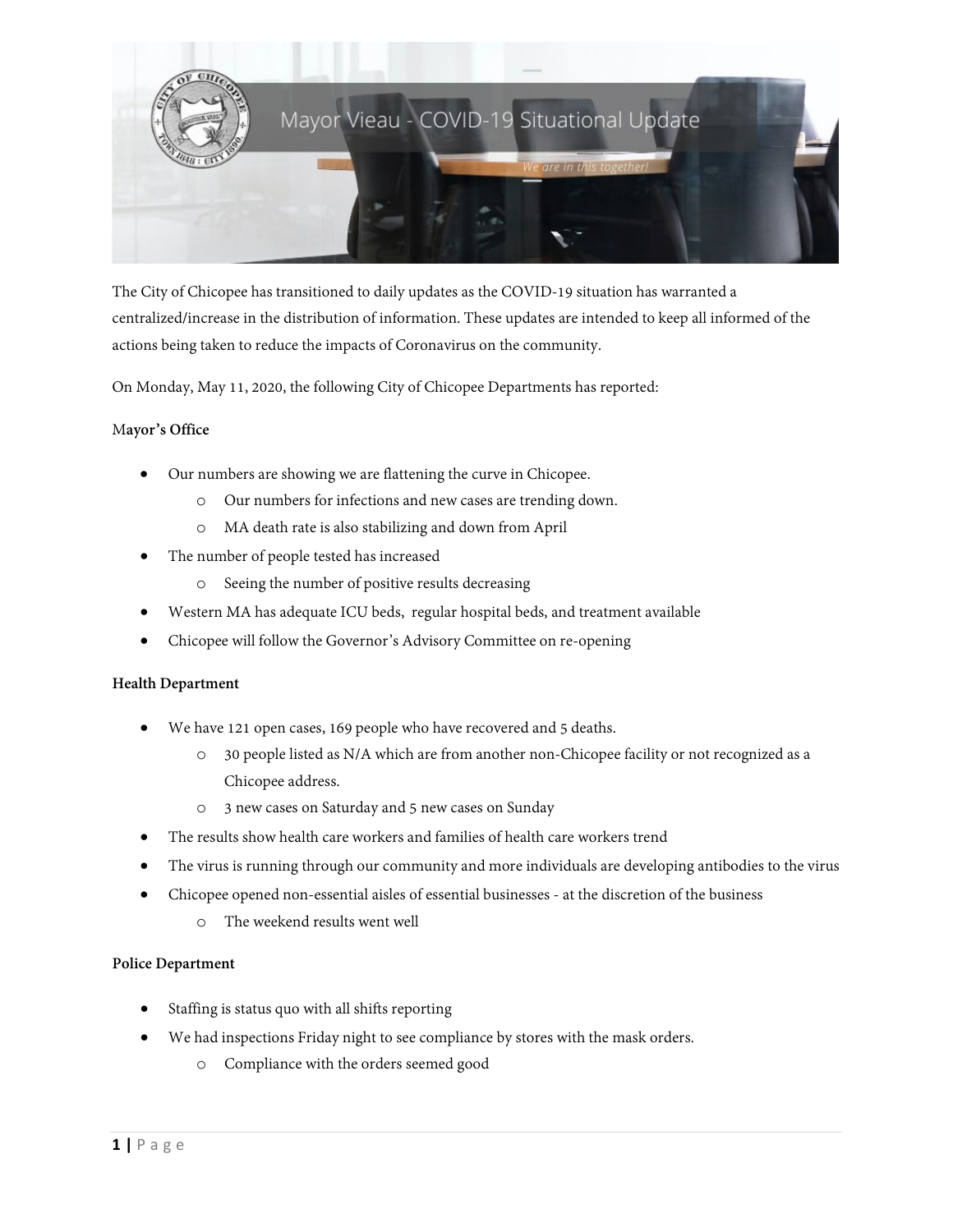- The Dugout Café was running a bar in the basement and unit investigated premise and had served a Cease and Desist Order from the Health Department to stop all activities
	- o 4 people drinking in basement
	- o 1 drinking upstairs
	- o Bartender in basement
		- 20 bottles open, empty or being consumed
- A bank had staff and tellers not wearing masks.
	- o Requested they comply with order.
	- o Had an order faxed to them and had to discuss the benefits of complying with the order.
	- o They were wearing masks today
- Getting requests from pool services to provide curb side delivery of chemicals.
	- o Told them to request state deem them 'essential' and we would support the request

## **Fire Department**

The Department is status quo with staff in place and services continuing

## **Emergency Management**

- Things are continuing and services are being provided
- Went to Agawam today to pick up remaining order from MEMA
- Parks summer program is being planned and need for masks and thermometers is being worked out
- Working on needs for summer cooling stations

# **COA**

- Have 175 meals today
- Need refrigerator and freezer space
	- o Working with schools to use space

# **DPW**

- Department is status quo and staffing is good.
	- o One employee was hospitalized with pneumonia
		- COVID-19 test came back as negative
- Groups of employees are in two shifts so would not loose entire department with an outbreak
- All facilities were sanitized so staff would not be exposed if test was positive

# **School Department**

- In the process of creating a task force to reopen schools when possible
	- o Scheduling classes
	- o Opening non-classrooms